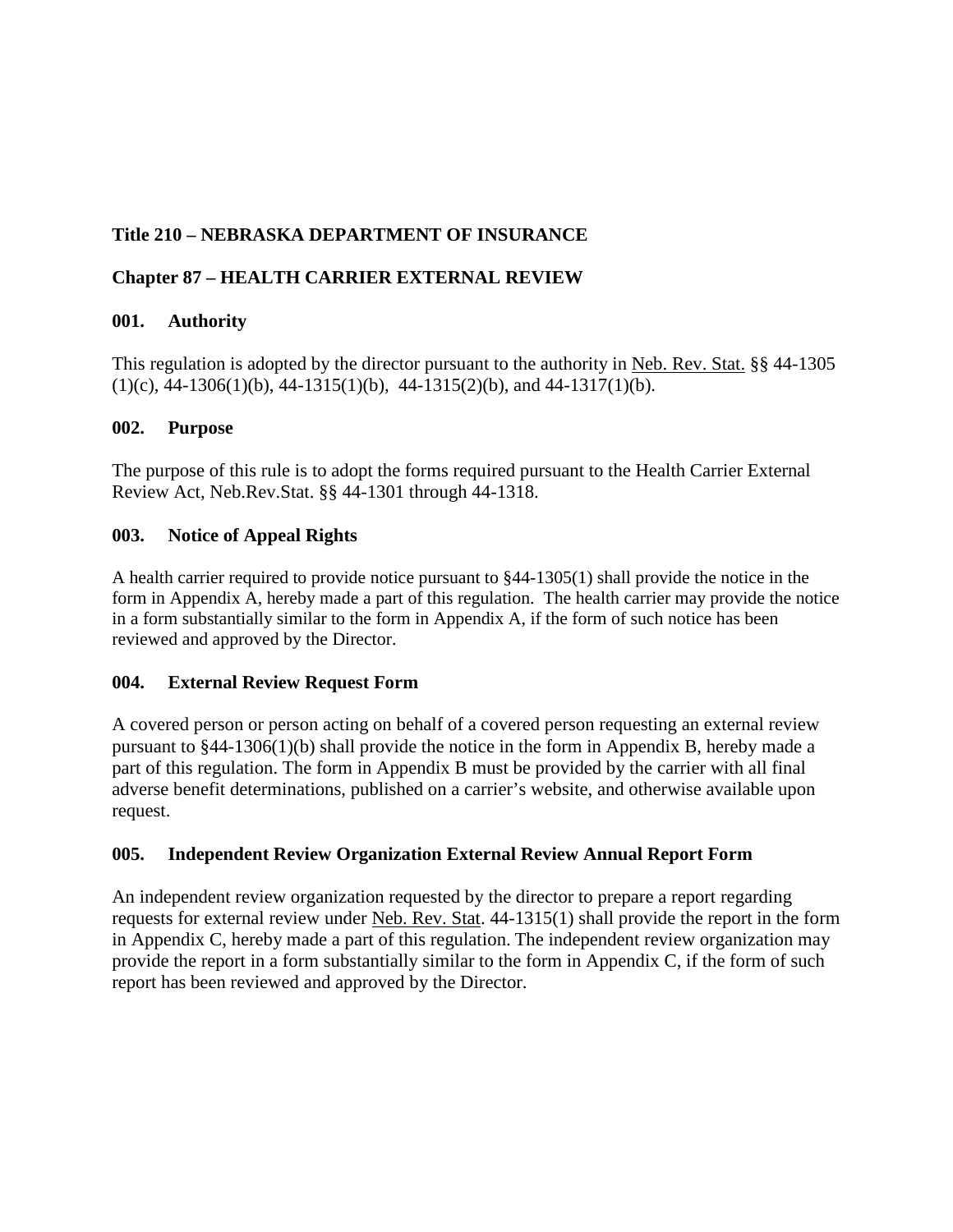## **006. Health Carrier External Review Annual Report Form**

A health carrier requested by the director to prepare a report regarding requests for external review under Neb. Rev. Stat. 44-1315(2) shall provide the report in the form in Appendix D, hereby made a part of this regulation. The health carrier may provide the report in a form substantially similar to the form in Appendix D, if the form of such report has been reviewed and approved by the Director.

## **007. Description of External Review Procedures**

- 007.01 Each health carrier shall include a description of the external review procedures in or attached to all health coverage plan materials dealing with the carrier's grievance procedures including but not limited to the policy, certificate, membership booklet, outline of coverage or other evidence of coverage it provides to covered persons as required by Neb. Rev. Stat. § 44-1317.
- 007.02 The description required under subsection 007.01 shall include a notification of the availability of an external review process, the circumstances under which a covered person may use the external review process, the procedures for requesting an external review, and the timelines associated with an external review. The description shall appear in 10 point font.

## **008. Severability.**

If any section or portion of a section of this chapter, or the applicability thereof to any person or circumstance, is held invalid by a court, the remainder of this chapter, or the applicability of such provision to other persons shall not be affected thereby.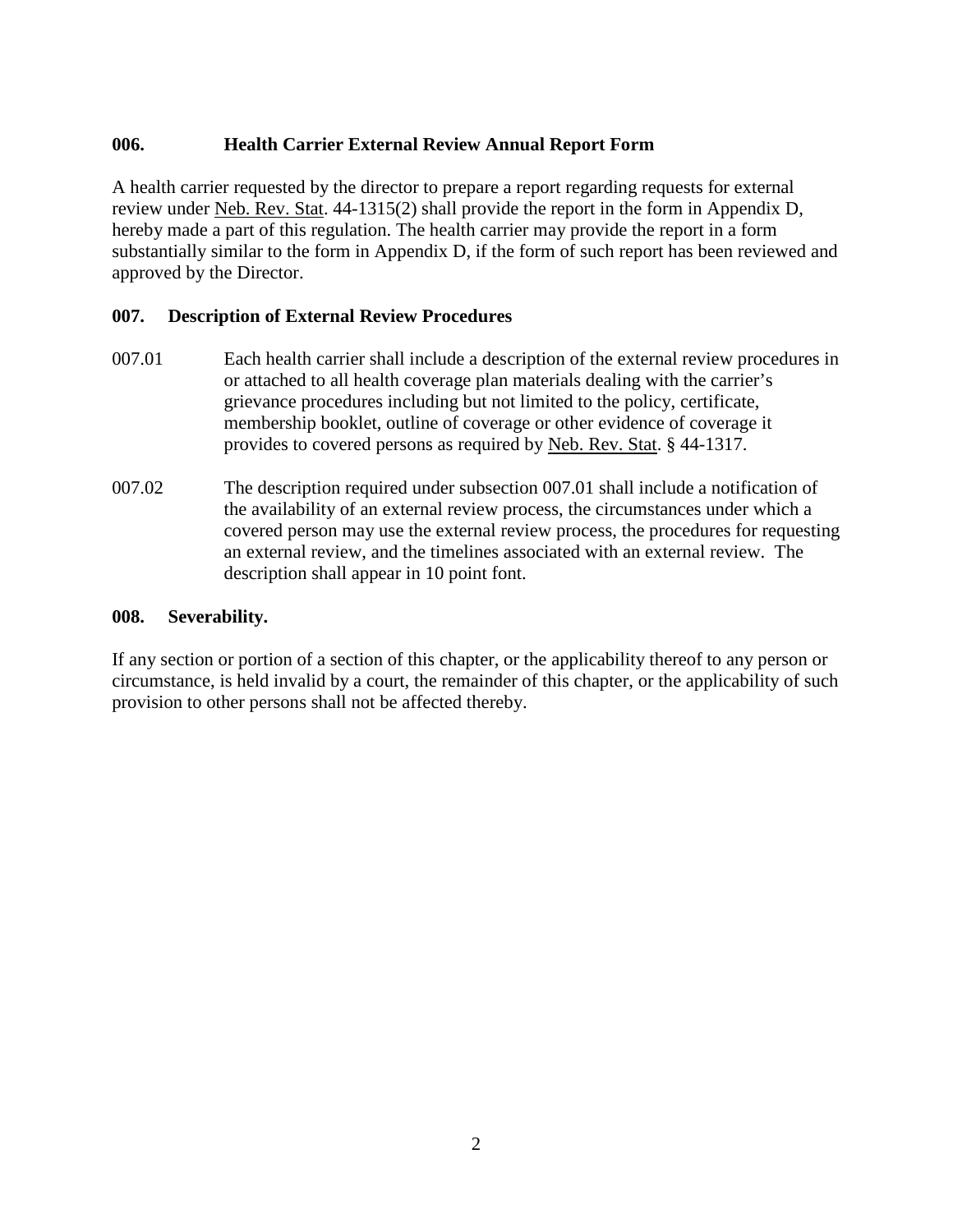#### **Appendix A –Notice of Appeal Rights**

#### <span id="page-2-0"></span>**NOTICE OF APPEAL RIGHTS**

**You have a right to appeal any decision we make that denies payment on your claim or your request for coverage of a health care service or treatment.**

#### **You may request more explanation when your claim or request for coverage of a health care service or treatment is denied or the health care service or treatment you received was not fully covered.** Contact<sup>[1](#page-2-1)</sup> us when you:

- Do not understand the reason for the denial;
- Do not understand why the health care service or treatment was not fully covered;
- Do not understand why a request for coverage of a health care service or treatment was denied;
- Cannot find the applicable provision in your Benefit Plan Document;
- Want a copy (free of charge) of the guideline, criteria or clinical rationale that we used to make our decision; or
- Disagree with the denial or the amount not covered and you want to appeal.

If your claim was denied due to missing or incomplete information, you or your health care provider may resubmit the claim to us with the necessary information to complete the claim.<sup>[1](#page-2-0)</sup>

**Appeals:** All appeals for claim denials (or any decision that does not cover expenses you believe should have been covered) must be sent to [health carrier to insert address of where appeals should be sent to the health carrier] within **180 days** of the date you receive our denial.<sup>[2](#page-2-2)</sup> We will provide a full and fair review of your claim by individuals associated with us, but who were not involved in making the initial denial of your claim. You may provide us with additional information that relates to your claim and you may request copies of information that we have that pertains to your claims. We will notify you of our decision in writing within **30 days** of receiving your appeal.<sup>[3](#page-2-3)</sup> If you do not receive our decision within 30 days of receiving your appeal<sup>3</sup>, you may be entitled to file a request for external review.

**External Review:** We have denied your request for the provision of or payment for a health care service or course of treatment. Once you have completed the internal grievance or appeals process as set forth above, you may be entitled to a standard external review of your claim denial if our decision involved making a judgment as to the medical necessity, experimental or investigational nature, appropriateness, health care setting, level of care or effectiveness of the health care service or treatment you requested. You may submit a request for external review within 4 months after receipt of this notice to the Nebraska Department of Insurance at Nebraska Department of Insurance, PO Box 82089, Lincoln, NE 68501-2089. You may telephone the Department of Insurance for more information at (877) 564-7323. The form required to request an external appeal will be provided with a final adverse benefit determination. In addition, the forms may be accessed on our website or on the Department of Insurance Website at www.doi.nebraska.gov. For standard external reviews, a decision will be made within **45 days** of receiving your request. You may be entitled to an **expedited external review** of an adverse determination. If you have a medical condition that would seriously jeopardize your life or health or would jeopardize your ability to regain maximum function if treatment is delayed, and our denial to provide or pay for health care service or course of treatment is based on a determination that the service or treatment is experimental or investigational, you may be entitled to file a request for expedited external review of our denial, upon certification by your treating physician. You may not have to complete the internal appeals process to request an expedited external review. The expedited external review may be requested once the internal appeal has been submitted. For details, please review your Benefit Plan Document, contact us or contact the Nebraska Department of Insurance.

<span id="page-2-1"></span><sup>&</sup>lt;sup>1</sup> See address and telephone number on the enclosed Explanation of Benefits if you have questions about this notice. <sup>2</sup> Unless your plan or any applicable state law allows you additional time.

<span id="page-2-2"></span>

<span id="page-2-3"></span><sup>&</sup>lt;sup>3</sup> Some states and plans allow you more (or less) time to file an appeal and less (or more) time for our decision. See your Benefit Plan Document for your state's internal appeal process.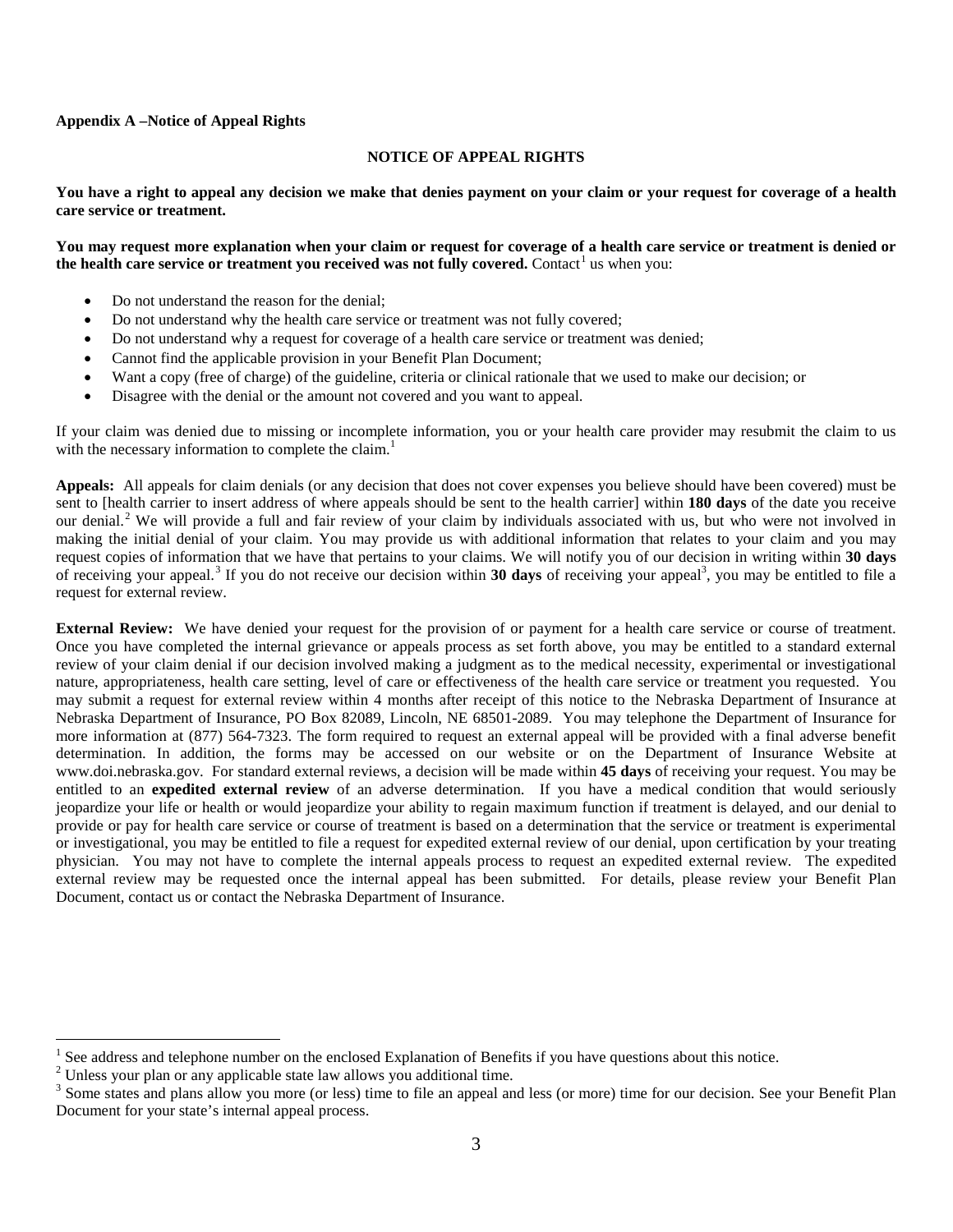#### **Appendix B –External Review Request Form**

This **EXTERNAL REVIEW REQUEST FORM** must be filed with the Nebraska Department of Insurance within **FOUR (4) MONTHS** after receipt from your insurer of a denial of payment on a claim or request for coverage of a health care service or treatment. The Department of Insurance Mailing Address and Telephone Number is:

> Nebraska Department of Insurance PO Box 82089 Lincoln, NE 68501-2089 (877) 564-7323 www.doi.nebraska.gov

### **EXTERNAL REVIEW REQUEST FORM**

| APPLICANT NAME:                                                                                                                                                                                                                      | Covered person/Patient Provider                                                                                                                 | (choose one) | Authorized Representative |
|--------------------------------------------------------------------------------------------------------------------------------------------------------------------------------------------------------------------------------------|-------------------------------------------------------------------------------------------------------------------------------------------------|--------------|---------------------------|
| <b>COVERED PERSON/PATIENT INFORMATION</b>                                                                                                                                                                                            |                                                                                                                                                 |              |                           |
| Covered Person Name: Patient Name: Patient Name:                                                                                                                                                                                     |                                                                                                                                                 |              |                           |
| Address: <u>and a series of the series of the series of the series of the series of the series of the series of the series of the series of the series of the series of the series of the series of the series of the series of </u> |                                                                                                                                                 |              |                           |
|                                                                                                                                                                                                                                      | <u> 1989 - Andrea Andrew Maria (h. 1989).</u>                                                                                                   |              |                           |
| Covered Person Phone Number: Home ( ) Work ( )                                                                                                                                                                                       |                                                                                                                                                 |              |                           |
| <b>INSURANCE INFORMATION</b>                                                                                                                                                                                                         |                                                                                                                                                 |              |                           |
| Insurer/HMO Name:                                                                                                                                                                                                                    |                                                                                                                                                 |              |                           |
| Covered Person Insurance ID number:                                                                                                                                                                                                  |                                                                                                                                                 |              |                           |
| Insurance Claim/Reference number:                                                                                                                                                                                                    | ,我们也不会有什么。""我们的人,我们也不会有什么?""我们的人,我们也不会有什么?""我们的人,我们也不会有什么?""我们的人,我们也不会有什么?""我们的人                                                                |              |                           |
| Insurer/HMO Mailing Address:                                                                                                                                                                                                         |                                                                                                                                                 |              |                           |
|                                                                                                                                                                                                                                      | ,我们也不能在这里的时候,我们也不能在这里的时候,我们也不能会不能会不能会不能会不能会不能会不能会不能会不能会不能会。<br>第2012章 我们的时候,我们的时候,我们的时候,我们的时候,我们的时候,我们的时候,我们的时候,我们的时候,我们的时候,我们的时候,我们的时候,我们的时候,我 |              |                           |
| <b>Insurer Phone Number:</b>                                                                                                                                                                                                         | $\overline{\phantom{a}}$                                                                                                                        |              |                           |
| <b>EMPLOYER INFORMATION</b>                                                                                                                                                                                                          |                                                                                                                                                 |              |                           |
| Employer's Name:                                                                                                                                                                                                                     |                                                                                                                                                 |              |                           |
| _______________________                                                                                                                                                                                                              |                                                                                                                                                 |              |                           |

Employer's Phone Number:

Is the health coverage you have through your employer a self-funded plan? \_\_\_\_\_\_\_\_. If you are not certain please check with your employer. Most self-funded plans are not eligible for external review. However, some self-funded plans may voluntarily provide external review, but may have different procedures. You should check with your employer.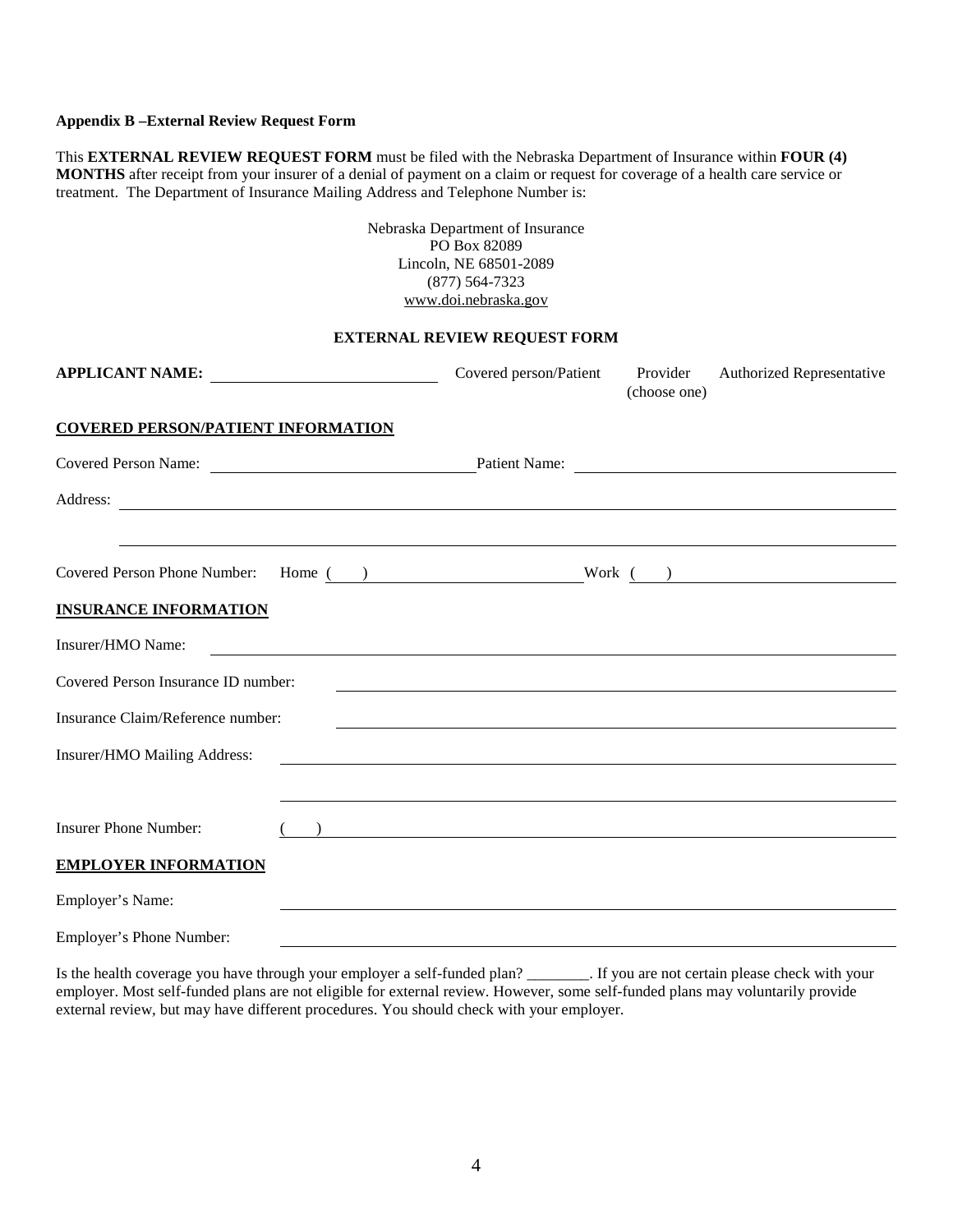### **HEALTH CARE PROVIDER INFORMATION**

|                                                            | Treating Physician/Health Care Provider: |  |  |  |  |  |
|------------------------------------------------------------|------------------------------------------|--|--|--|--|--|
| Address:                                                   |                                          |  |  |  |  |  |
|                                                            |                                          |  |  |  |  |  |
| <b>Contact Person:</b>                                     | Phone Number: ( )                        |  |  |  |  |  |
| <b>Medical Record Number:</b>                              |                                          |  |  |  |  |  |
| <b>REASON FOR HEALTH CARRIER DENIAL (Please check one)</b> |                                          |  |  |  |  |  |

The health care service or treatment is not medically necessary.

The health care service or treatment is experimental or investigational.

**SUMMARY OF EXTERNAL REVIEW REQUEST** (Enter a brief description of the claim, the request for health care service or treatment that was denied, and/or attach a copy of the denial from your health carrier)\*

\*You may also describe in your own words the health care service or treatment in dispute and why you are appealing this denial using the attached pages below.

### **EXPEDITED REVIEW**

You may request that your external appeal be handled on an expedited basis if a delay would seriously jeopardize the life or health of the patient or would jeopardize the patient's ability to regain maximum function. To complete this request, your treating health care provider must fill out the attached form: Certification of Treating Health Care Provider for Expedited Consideration of a Patient's External Review Appeal.

Is this a request for an expedited appeal? Yes No

\_\_\_\_\_\_\_\_\_\_\_\_\_\_\_\_\_\_\_\_\_\_\_\_\_\_\_\_\_\_\_\_\_\_\_\_\_\_\_\_\_\_\_\_ \_\_\_\_\_\_\_\_\_\_\_\_\_\_

### **SIGNATURE AND RELEASE OF MEDICAL RECORDS**

To appeal your health carrier's denial, you must sign and date this external review request form and consent to the release of medical records.

I, \_\_\_\_\_\_\_\_\_\_\_\_\_\_\_\_\_\_\_\_\_\_\_\_\_\_\_\_\_\_\_, hereby request an external appeal. I attest that the information provided in this application is true and accurate to the best of my knowledge. I authorize my insurance company and my health care providers to release all relevant medical or treatment records to the independent review organization and the Nebraska Department of Insurance. I understand that the independent review organization and the Nebraska Department of Insurance will use this information to make a determination on my external appeal and that the information will be kept confidential and not be released to anyone else. This release is valid for one year.

| Signature of Covered Person (or legal representative)*     | Date |
|------------------------------------------------------------|------|
| *(Parent, Guardian, Conservator or Other – Please Specify) |      |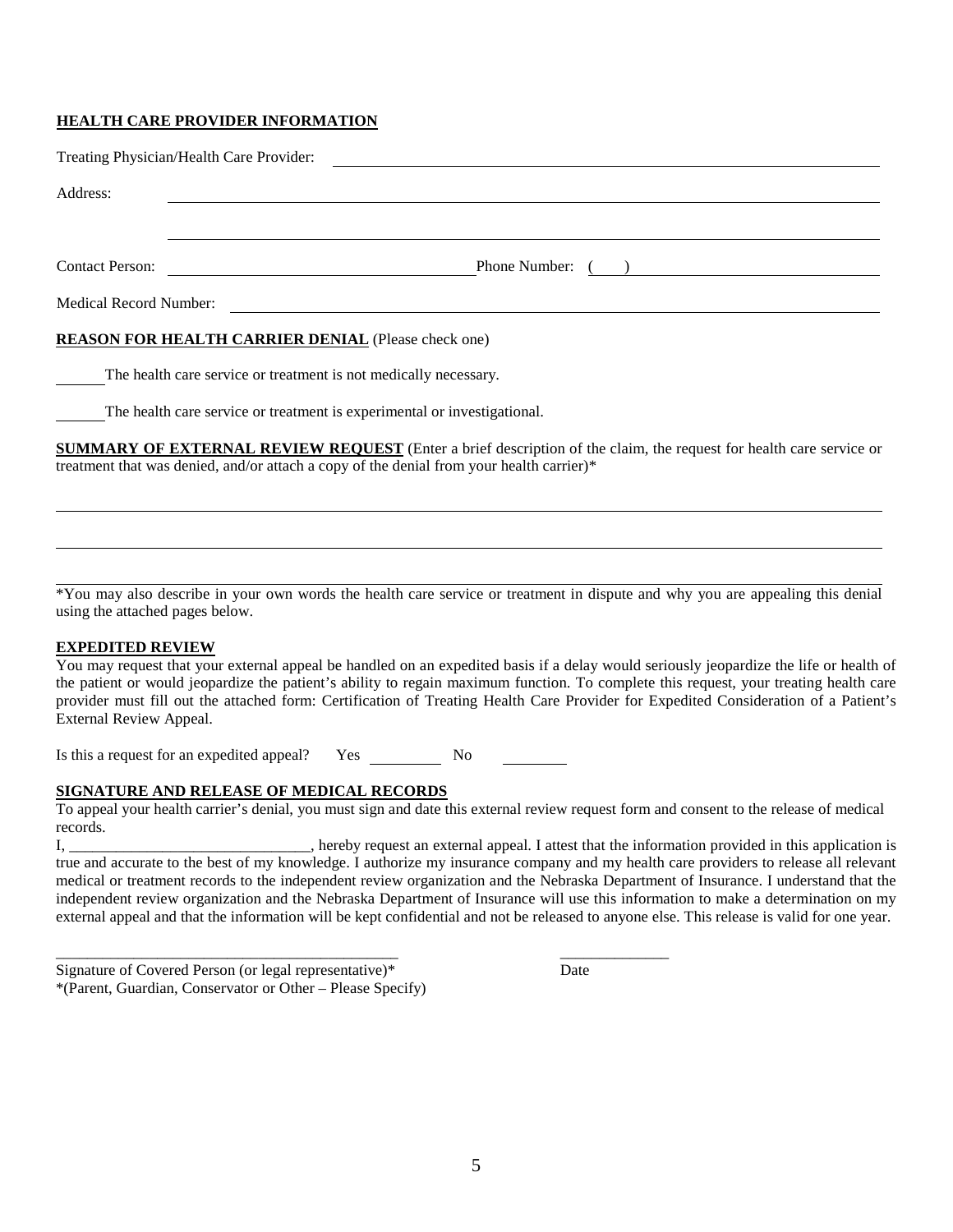### **APPOINTMENT OF AUTHORIZED REPRESENTATIVE**

| representative. You may revoke this authorization at any time.                                                     | (Fill out this section only if someone else will be representing you in this appeal.)<br>You can represent yourself, or you may ask another person, including your treating health care provider, to act as your authorized |  |  |
|--------------------------------------------------------------------------------------------------------------------|-----------------------------------------------------------------------------------------------------------------------------------------------------------------------------------------------------------------------------|--|--|
|                                                                                                                    |                                                                                                                                                                                                                             |  |  |
| Signature of Covered Person (or legal representative)*<br>*(Parent, Guardian, Conservator or Other—Please Specify) | Date                                                                                                                                                                                                                        |  |  |
| Address of Authorized Representative:                                                                              |                                                                                                                                                                                                                             |  |  |
| Phone Number: Daytime (<br>$\overline{a}$                                                                          | Evening (<br>$\overline{a}$                                                                                                                                                                                                 |  |  |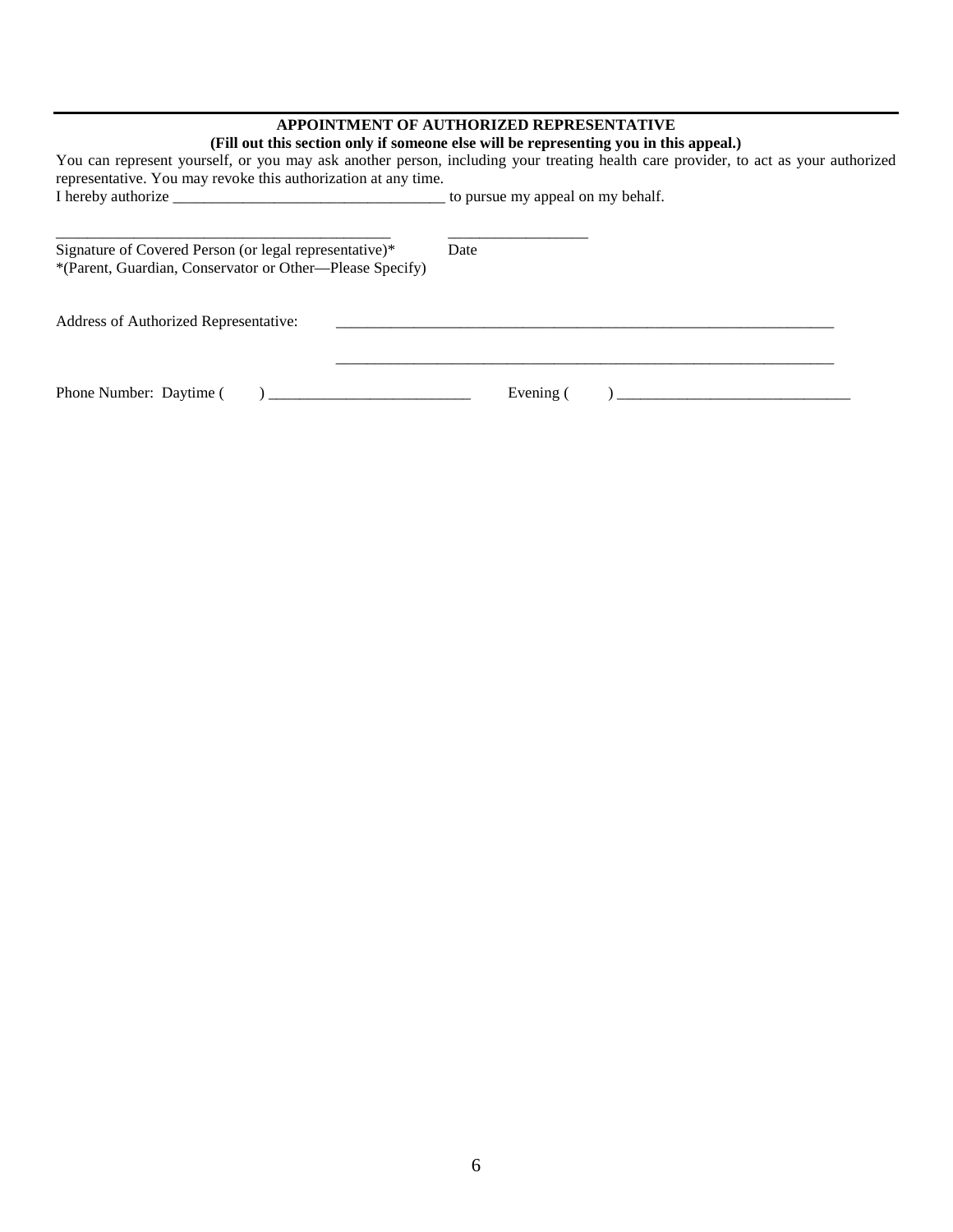### **HEALTH CARE SERVICE OR TREATMENT DECISION IN DISPUTE**

DESCRIBE IN YOUR OWN WORDS THE DISAGREEMENT WITH YOUR HEALTH CARRIER. INDICATE CLEARLY THE SERVICE(S) BEING DENIED AND THE SPECIFIC DATE(S) BEING DENIED. EXPLAIN WHY YOU DISAGREE. ATTACH ADDITIONAL PAGES IF NECESSARY AND INCLUDE AVAILABLE PERTINENT MEDICAL RECORDS, ANY INFORMATION YOU RECEIVED FROM YOUR HEALTH CARRIER CONCERNING THE DENIAL, ANY PERTINENT PEER LITERATURE OR CLINICAL STUDIES, **AND ANY ADDITIONAL INFORMATION FROM YOUR PHYSICIAN/HEALTH CARE PROVIDER THAT YOU WANT THE INDEPENDENT REVIEW ORGANIZATION REVIEWER TO CONSIDER**.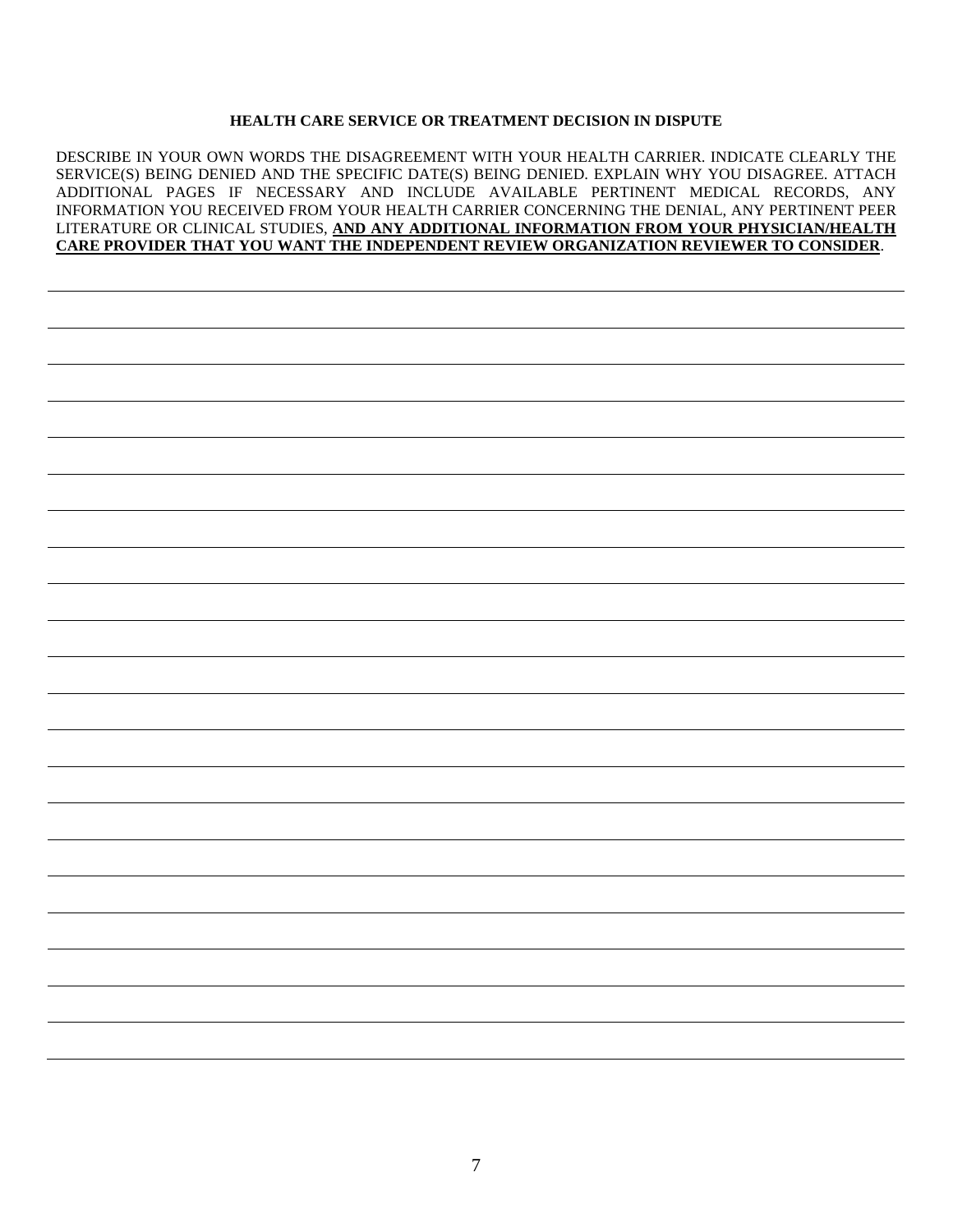### **WHAT TO SEND AND WHERE TO SEND IT**

### **PLEASE CHECK BELOW (NOTE: YOUR REQUEST WILL NOT BE ACCEPTED FOR FULL REVIEW UNLESS ALL FOUR (4) ITEMS BELOW ARE INCLUDED\*)**

- 1. **YES**, I have included this completed application form signed and dated.
- 2.  $\Box$  **YES**, I have included a photocopy of my insurance identification card or other evidence showing that I am insured by the health insurance company named in this application;
- 3.  $\Box$  **YES\*\***, I have enclosed the letter from my health carrier or utilization review company that states:
	- (a) Their decision is final and that I have exhausted all internal review procedures; or
	- (b) They have waived the requirement to exhaust all of the health carrier's internal review procedures.

\*\*You may make a request for external review without exhausting all internal review procedures under certain circumstances. You should contact the Department of Insurance at the address and telephone number below.

4.  $\Box$  **YES**, I have included a copy of my certificate of coverage, my insurance policy benefit booklet, which lists the benefits under my health benefit plan OR provided a copy of my member ID number.

\*Call the Nebraska Department of Insurance at (877) 564-7323 if you need help in completing this application or if you do not have one or more of the above items and would like information on alternative ways to complete your request for external review.

If you are requesting a standard external review, send all paperwork to:

Nebraska Department of Insurance PO Box 82089 Lincoln, NE 68501-2089 www.doi.nebraska.gov

**If you are requesting an expedited external review, call the Nebraska Department of Insurance before sending your paperwork, and you will receive instructions on the quickest way to submit the application and supporting information.**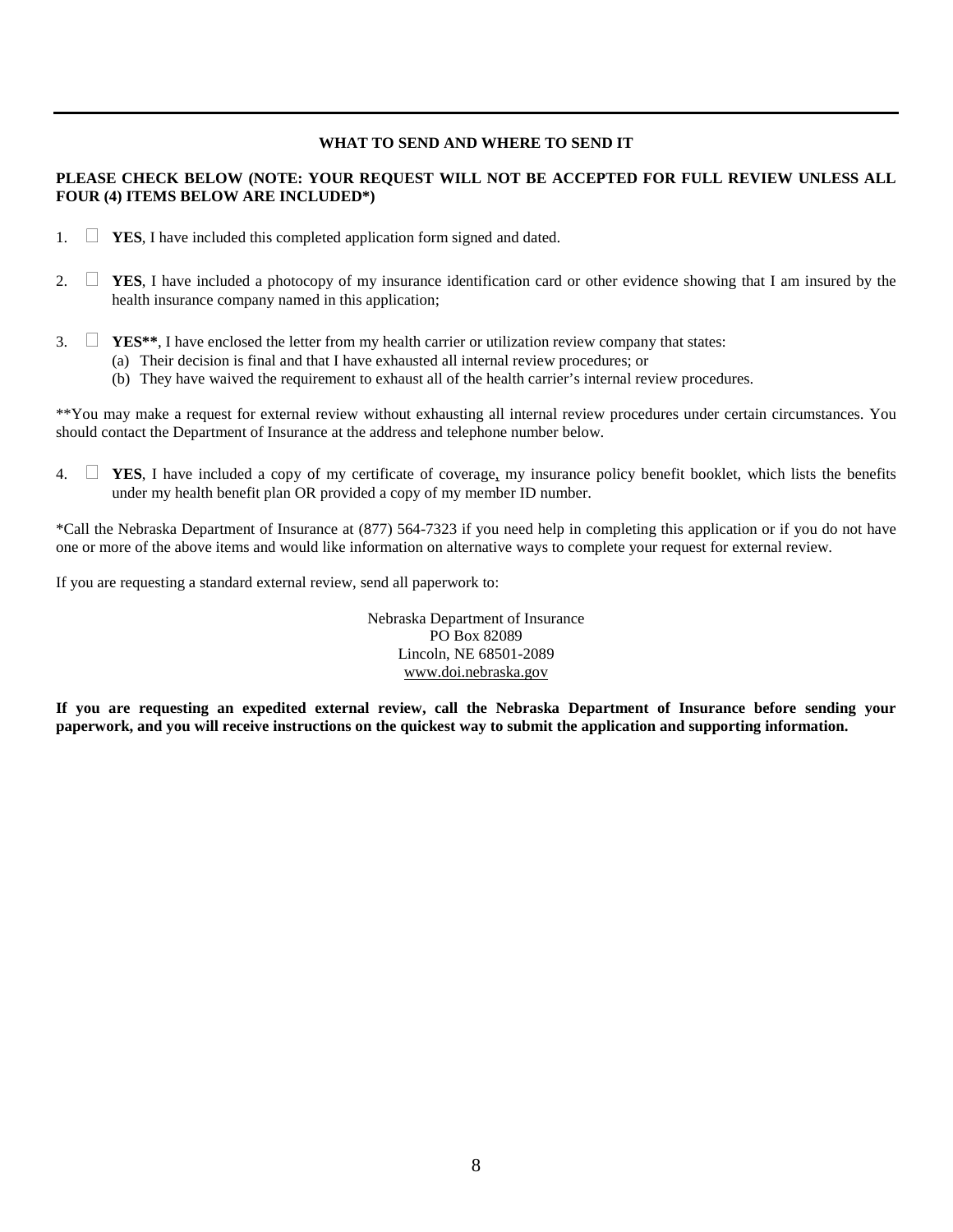### **CERTIFICATION OF TREATING HEALTH CARE PROVIDER FOR EXPEDITED CONSIDERATION OF A PATIENT'S EXTERNAL REVIEW APPEAL**

#### **NOTE TO THE TREATING HEALTH CARE PROVIDER**

Patients can request an external review when a health carrier has denied a health care service or course of treatment on the basis of a utilization review determination that the requested health care service or course of treatment does not meet the health carrier's requirements for medical necessity, appropriateness, health care setting, level of care or effectiveness of the health care service or treatment you requested. The Nebraska Department of Insurance oversees external appeals. The standard external review process can take up to 45 days from the date the patient's request for external review is received by our department. Expedited external review is available only if the patient's treating health care provider certifies that adherence to the time frame for the standard external review would seriously jeopardize the life or health of the covered person or would jeopardize the covered person's ability to regain maximum function. An expedited external review must be completed at most within 72 hours. This form is for the purpose of providing the certification necessary to trigger expedited review.

#### **GENERAL INFORMATION**

| Name of Treating Health Care Provider: |  |  |  |  |  |  |  |
|----------------------------------------|--|--|--|--|--|--|--|
|                                        |  |  |  |  |  |  |  |
|                                        |  |  |  |  |  |  |  |
|                                        |  |  |  |  |  |  |  |
|                                        |  |  |  |  |  |  |  |
|                                        |  |  |  |  |  |  |  |
|                                        |  |  |  |  |  |  |  |
|                                        |  |  |  |  |  |  |  |

#### **CERTIFICATION**

I hereby certify that: I am a treating health care provider for

(hereafter referred to as "the patient"); that adherence to the time frame for conducting a standard external review of the patient's appeal would, in my professional judgment, seriously jeopardize the life or health of the patient or would jeopardize the patient's ability to regain maximum function; and that, for this reason, the patient's appeal of the denial by the patient's health carrier of the requested health care service or course of treatment should be processed on an expedited basis.

\_\_\_\_\_\_\_\_\_\_\_\_\_\_\_\_\_\_\_\_\_\_\_\_\_\_\_\_\_\_\_\_\_\_\_\_\_\_\_\_\_\_\_\_ Treating Health Care Provider's Name (Please Print)

Signature Date

\_\_\_\_\_\_\_\_\_\_\_\_\_\_\_\_\_\_\_\_\_\_\_\_\_\_\_\_\_\_\_\_\_\_\_\_\_\_\_\_\_\_\_\_ \_\_\_\_\_\_\_\_\_\_\_\_\_\_\_\_\_\_\_\_\_\_\_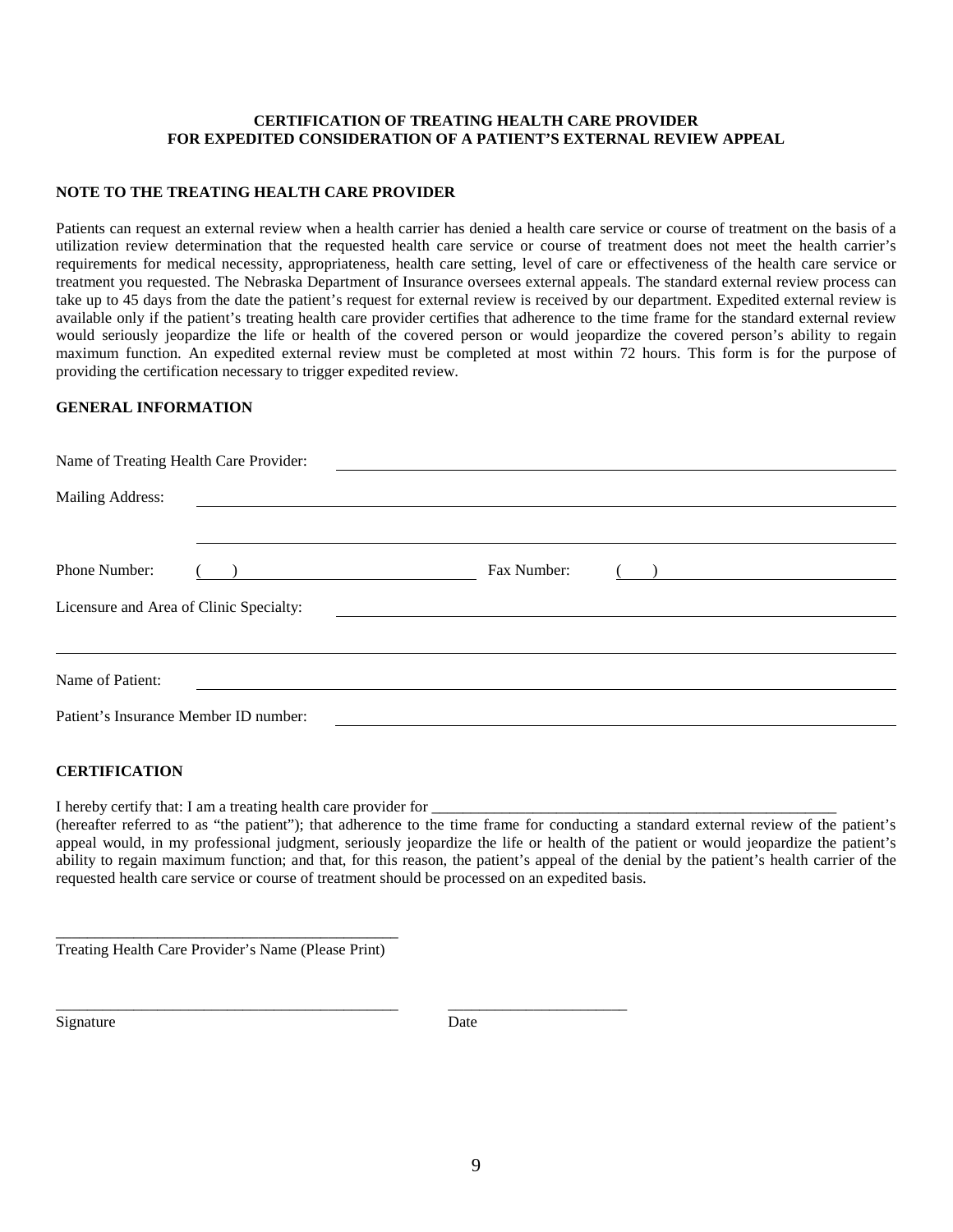#### **PHYSICIAN CERTIFICATION EXPERIMENTAL/INVESTIGATIONAL DENIALS (To Be Completed by Treating Physician)**

I hereby certify that I am the treating physician for  $\blacksquare$  (covered person's name) and that I have requested the authorization for a drug, device, procedure or therapy denied for coverage due to the insurance company's determination that the proposed therapy is experimental and/or investigational. I understand that in order for the covered person to obtain the right to an external review of this denial, as treating physician I must certify that the covered person's medical condition meets certain requirements:

#### **In my medical opinion as the Insured's treating physician, I hereby certify to the following:**

**(Please check all that apply)** (**NOTE:** Requirements #1 - #3 below must **all** apply for the covered person to qualify for an external review).

 $\Box$  1) The covered person has a terminal medical condition, life threatening condition, or a seriously debilitating condition.

 $\Box$  2) The covered person has a condition that qualifies under one or more of the following:

[please indicate which description(s) apply]:

- $\Box$  Standard health care services or treatments have not been effective in improving the covered person's condition;
- Standard health care services or treatments are not medically appropriate for the covered person; or
- $\Box$  There is no available standard health care service or treatment covered by the health carrier that is more beneficial than the requested or recommended health care service or treatment.

3) The health care service or treatment I have recommended and which has been denied, in my medical opinion, is likely to be more beneficial to the covered person than any available standard health care services or treatments.

 $\Box$  4) The health care service or treatment recommended would be significantly less effective if not promptly initiated.

Explain:

 $\Box$  5) It is my medical opinion based on scientifically valid studies using accepted protocols that the health care service or treatment requested by the covered person and which has been denied is likely to be more beneficial to the covered person than any available standard health care services or treatments.

Explain:

6) Please provide a description of the recommended or requested health care service or treatment that is the subject of the denial. (Attach additional sheets as necessary)

Physician's Signature Date

\_\_\_\_\_\_\_\_\_\_\_\_\_\_\_\_\_\_\_\_\_\_\_\_\_\_\_\_\_\_\_\_\_\_\_\_\_\_\_\_\_\_\_\_\_ \_\_\_\_\_\_\_\_\_\_\_\_\_\_\_\_\_\_\_\_\_\_\_\_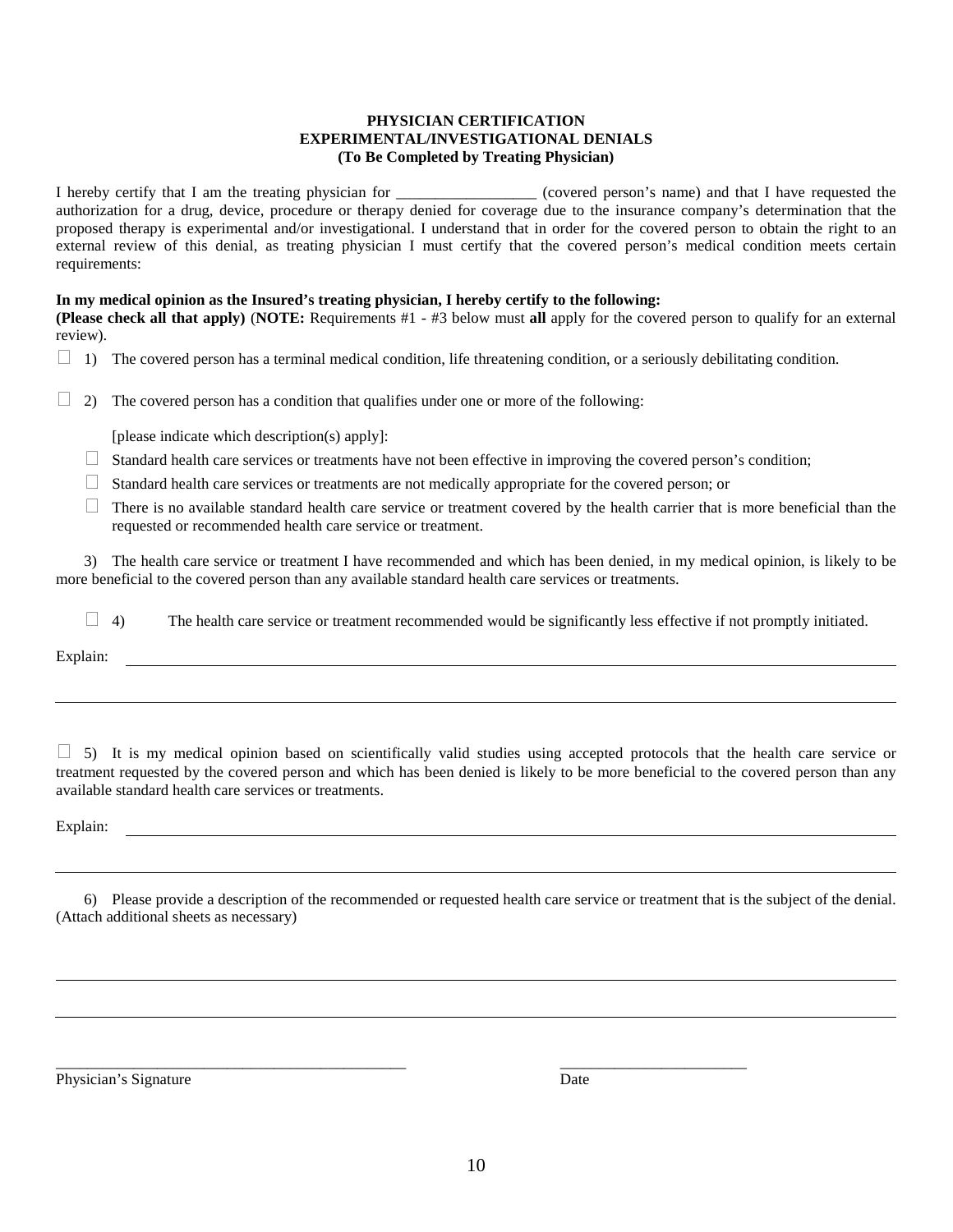## **Appendix C – Independent Review Organization External Review Annual Report Form**

### **Nebraska Department of Insurance Independent Review Organization External Review Annual Report Form**

| External Review Annual Summary for 20                                                                                                                                                 |        | Due by [insert date] for the previous calendar year. |              |  |
|---------------------------------------------------------------------------------------------------------------------------------------------------------------------------------------|--------|------------------------------------------------------|--------------|--|
| Each independent review organization (IRO) shall submit an annual report with information for each health carrier in the aggregate<br>on external reviews performed in Nebraska only. |        |                                                      |              |  |
| IRO name:<br>1.                                                                                                                                                                       |        |                                                      | Filing date: |  |
| IRO license/<br>2.<br>certification number:                                                                                                                                           |        |                                                      |              |  |
| IRO address:<br>3.                                                                                                                                                                    |        |                                                      |              |  |
| City, State, ZIP:                                                                                                                                                                     |        |                                                      |              |  |
| IRO Website:<br>4.                                                                                                                                                                    |        |                                                      |              |  |
| Name of person completing this form:<br>5.                                                                                                                                            |        |                                                      |              |  |
| Email:                                                                                                                                                                                | Phone: |                                                      | Fax:         |  |
| Person responsible for regulatory compliance and quality of external reviews:<br>6.                                                                                                   |        |                                                      |              |  |
| Title:<br>Name:                                                                                                                                                                       |        |                                                      |              |  |
| Total number of requests for external review received from the Nebraska Department of Insurance<br>7.<br>during the reporting period:                                                 |        |                                                      |              |  |
| Number of standard external reviews:<br>8.                                                                                                                                            |        |                                                      |              |  |
| Average number of days IRO required to reach a final decision in standard reviews:<br>9.                                                                                              |        |                                                      |              |  |
| 10. Number of expedited reviews completed to a final decision:                                                                                                                        |        |                                                      |              |  |
| 11. Average number of days IRO required to reach a final decision in expedited reviews:                                                                                               |        |                                                      |              |  |
| 12. Number of medical necessity reviews decided in favor of the health carrier:                                                                                                       |        |                                                      |              |  |
| Briefly list procedures denied:                                                                                                                                                       |        |                                                      |              |  |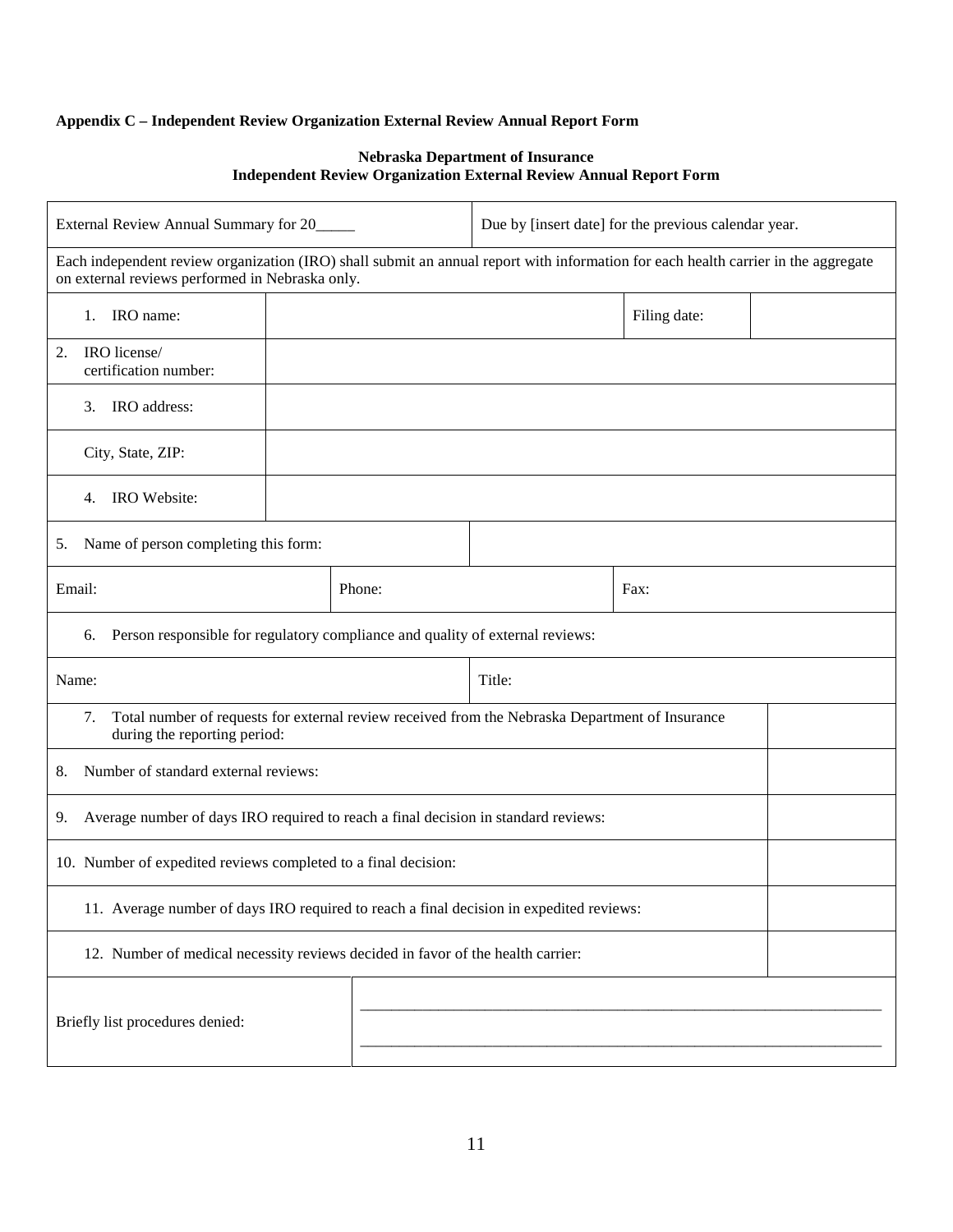| 13. Number of medical necessity reviews decided in favor of the covered person:               |  |                          |  |  |
|-----------------------------------------------------------------------------------------------|--|--------------------------|--|--|
| Briefly list procedures approved:                                                             |  |                          |  |  |
| 14. Number of experimental/investigational reviews decided in favor of the health carrier:    |  |                          |  |  |
| Briefly list procedures denied:                                                               |  |                          |  |  |
| 15. Number of experimental/investigational reviews decided in favor of the covered person:    |  |                          |  |  |
| Briefly list procedures approved:                                                             |  |                          |  |  |
| 16. Number of reviews terminated as the result of a reconsideration by the health<br>carrier: |  |                          |  |  |
| 17. Number of reviews terminated by the covered person:                                       |  |                          |  |  |
|                                                                                               |  | health carrier:          |  |  |
| 18. Number of reviews declined due to possible conflict with                                  |  | covered person:          |  |  |
|                                                                                               |  | health care<br>provider: |  |  |
| Describe possible conflicts(s) of interest:                                                   |  |                          |  |  |
| 19. Number of reviews declined due to other reasons not reflected in #18 above:               |  |                          |  |  |
| Briefly list these reasons:                                                                   |  |                          |  |  |

Please submit to: Nebraska Insurance Department PO Box 28089 Lincoln, NE 68501-2089 www.doi.nebraska.gov